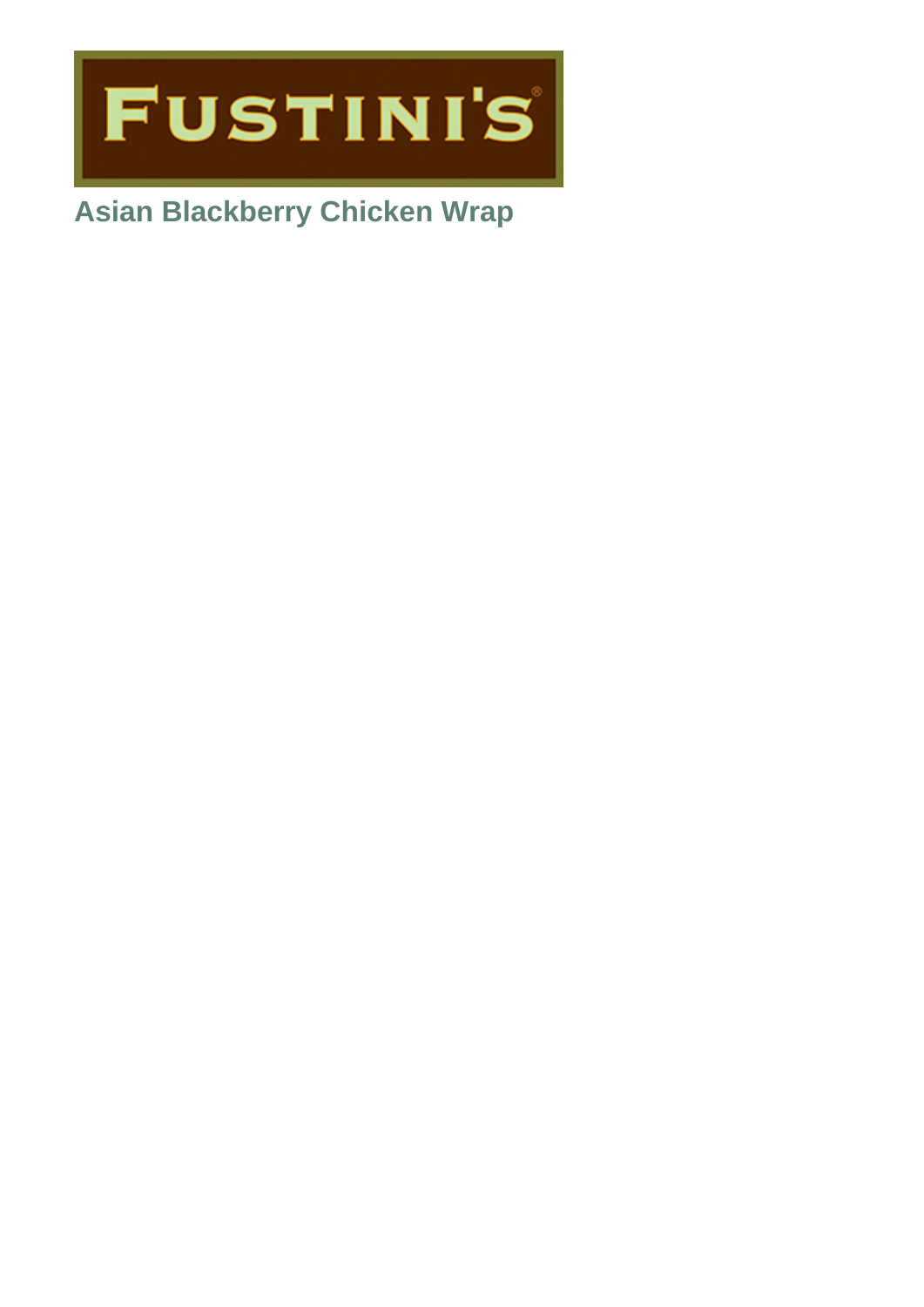## **Ingredients**

- 2 tablespoons [Fustini's Asian Blackberry Balsamic Vinegar](https://www.fustinis.com/order/asian-blackberry-dark_170/)
- 1 clove garlic, sliced thin
- 1 fresh ginger, sliced
- 2 scallions, sliced thin
- 2 tablespoons soy sauce
- 1/2 pint fresh blackberries
- 4 tablespoons **[Fustini's Ginger Lime Agrodolce](https://www.fustinis.com/order/agrodolce-ginger-lime_1931/)**
- 2 tablespoons **[Fustini's Persian Lime olive oil](https://www.fustinis.com/order/persian-lime_90/)**
- 3 chicken breasts, skinless, boneless
- spinach tortilla
- Creamy Asian Blackberry Dressing
- sliced romaine
- sliced water chestnuts or toasted cashews
- diced tomato
- fried rice noodles
- grated carrot
- zucchini, fine julienne
- fresh blackberries

### Creamy Asian Blackberry Dressing

- 3-4 fresh blackberries
- 1 clove garlic
- 1 tablespoon [Fustini's Ginger and Honey Balsamic Vinegar](https://www.fustinis.com/order/ginger-honey-white_162/)
- 2 tablespoons [Fustini's Asian Blackberry Balsamic Vinegar](https://www.fustinis.com/order/asian-blackberry-dark_170/)
- 2 tablespoons [Pure Michigan honey](https://www.fustinis.com/order/pure-michigan-honey_2398/)
- 1 teaspoon Soy Sauce
- 1/2 cup mayonnaise
- salt and pepper to taste